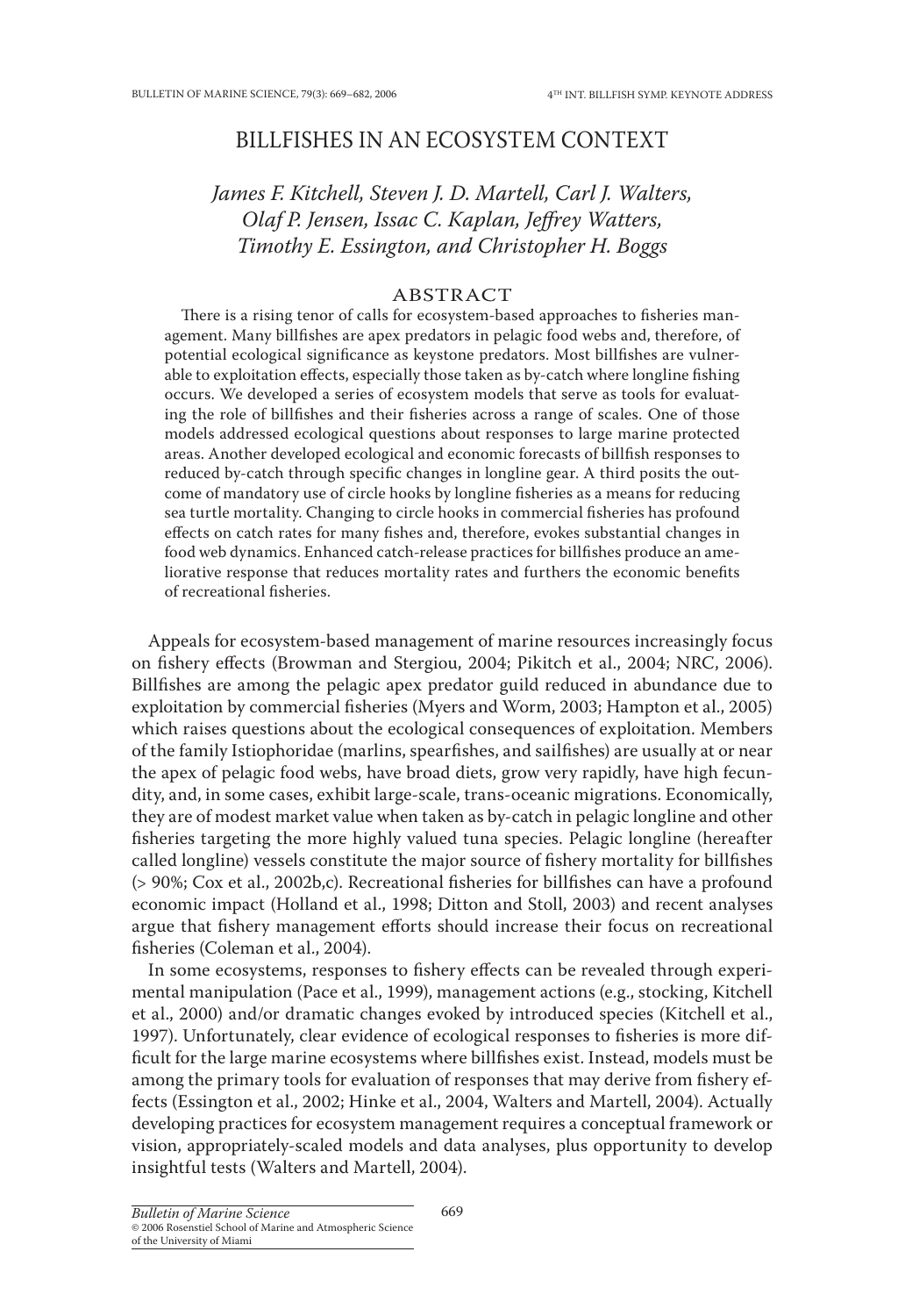This paper offers an abbreviated review of examples as our modeling efforts underwent an ontogeny of development and were used to address a diversity of questions about apex predators and their prey. We focus on the role of billfishes as apex predators plus the possible consequences of fishery management actions that would affect both billfish abundance and their role in an ecosystem context.

## THE MODELS

Ecosystem-scale models represent a complex set of hypotheses about population dynamics and trophic interactions. They are fueled by parameter estimates derived from basic life history characteristics, food habits data, and estimates of mortality rates, including those for exploitation. They are criticized as being disquietingly complex for some biologists (including many of the modelers) and often constrained by the quality of data employed in their development. Unfortunately, that fact must be accepted by both empiricists and modelers. Given the rates of exploitation for many fish populations supported by oceanic ecosystems and the need to develop policy guidelines for management, we simply cannot wait for more and better data. Readers dubious about this assertion should consider the number of times they've seen claims to the effect that we: "…have all the data we need!" and/or "…no more research is necessary." Models are imperfect generalizations, but can be a valuable way to focus on key policy issues and guide future research. Accordingly, model output should be interpreted with caution and a "broad brush" view. We adopt that view and present our results only for those simulations evoked from strong manipulation and representing large-scale responses. In general, we describe modeled responses in terms of changes from initial conditions. Those can be generally viewed as ranging from "modest" or "little"  $\left($  < 10%) to "substantial"  $\left($  > 25%) or "dramatic"  $\left($  > 100%).

The first step in ecosystems analyses is to define the system. Our focus was on the Central North Pacific (CNP) which is bounded by the equator and the Transition Zone (35°–40°N) and longitudinal boundaries of 150°W and 130°E. The second important step involved describing food web interactions through review of the diet literature and a species level of resolution at higher trophic levels, to larger aggregations at lower trophic levels (e.g., small scombrids, mesopelagic fishes, and small squids). Our view of food web interactions in the CNP clearly focuses on the upper trophic levels (Fig. 1). We used the steps above toward developing a series of ecosystem-scale models focused through use of approaches developed by Walters et al. (1997).

Our modeling effort derives from a mass-balance approach (Ecopath) that uses estimates of biomass, production rate, feeding rates, and diet composition as the core parameters for each state variable. Ecopath develops an equilibrium state as the backbone of initial conditions (Walters et al., 1997). Ecopath can be manipulated through Ecosim to simulate alternative fishery policies and/or environmental changes (Walters et al., 2000). Results can be set in the context of spatial heterogeneity and dynamics owing to fish movement or migrations through Ecospace (Walters et al., 1999). All three models are fully described and available through the UBC Fisheries Centre website (http://www.fisheries.com). Scores of publications have employed this set of modeling approaches (Christensen et al., 2000). Here we review a series of steps in model development for the CNP. In each case the cited source includes parameter tables used in that specific application.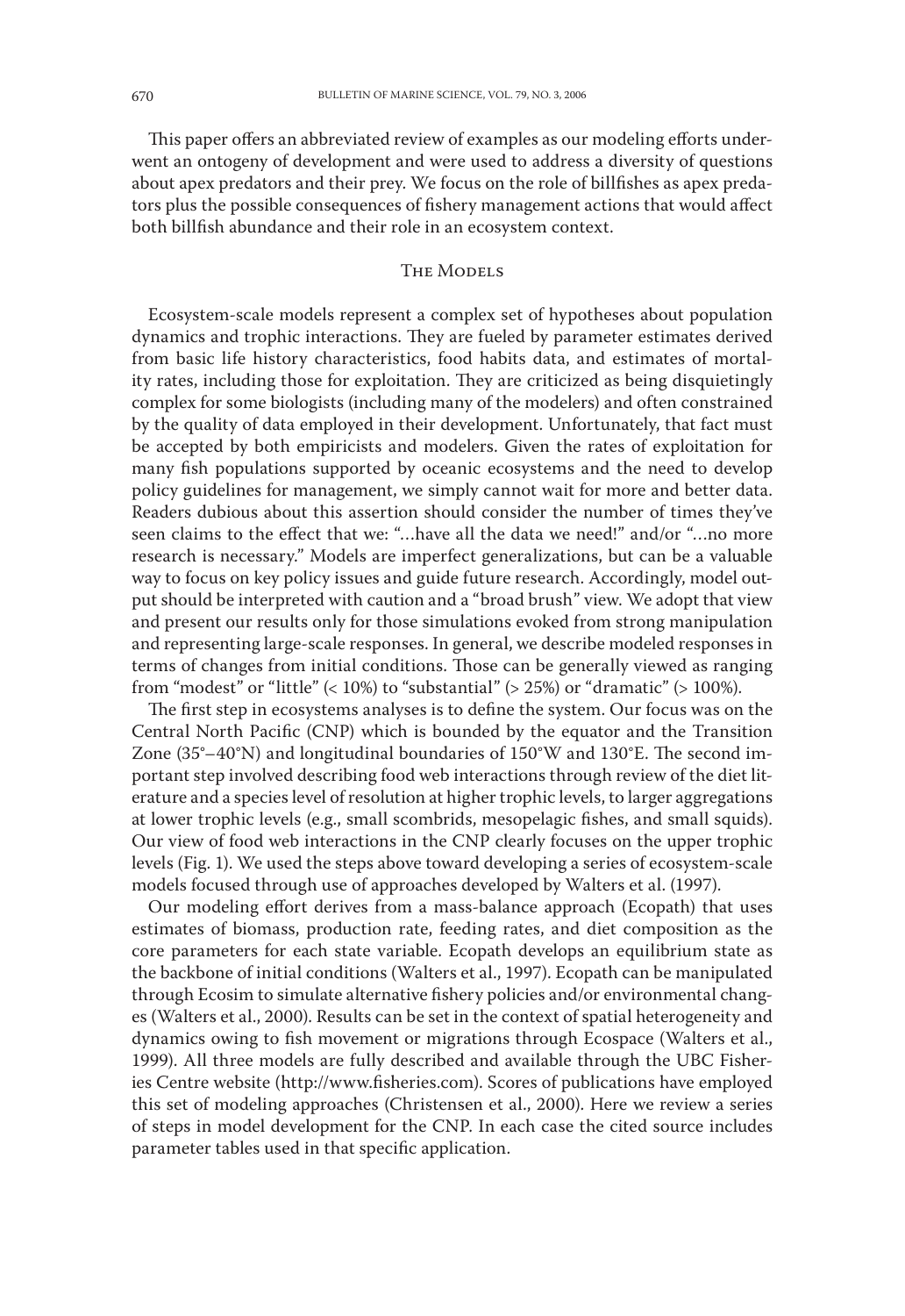

Figure 1. (A) A general description of trophic level and food web interactions for apex predators and their prey in the Central North Pacific ecosystem. The pie diagrams describe relative importance of prey for (B) blue marlin and other billfishes.

#### Keystone Predators

We often read concerns about the removal of apex predators and consequent effects on the "delicate balance" of "fragile" ecosystems. Recent claims to that effect have assumed major visibility (Myers and Worm, 2003). Among these claims are assertions that billfishes may be keystone predators (Hinman, 1998), i.e., consumers whose effects on ecosystem structure and function are substantially greater than their abundance would suggest. This concept (Paine, 1969) found favor in a large, diverse set of studies and is central to the "top-down" principle employed in describing trophic cascades (Pace et al., 1999).

The original Ecosim model of the CNP was used to test for the role of billfishes as keystone predators (Kitchell et al., 1999). As the equivalent of an experimental manipulation, we increased or decreased fishery mortality for each of a series of apex predator species (billfishes, sharks, and tunas) and analyzed results from a 30-yr simulation that approximated a new equilibrium state.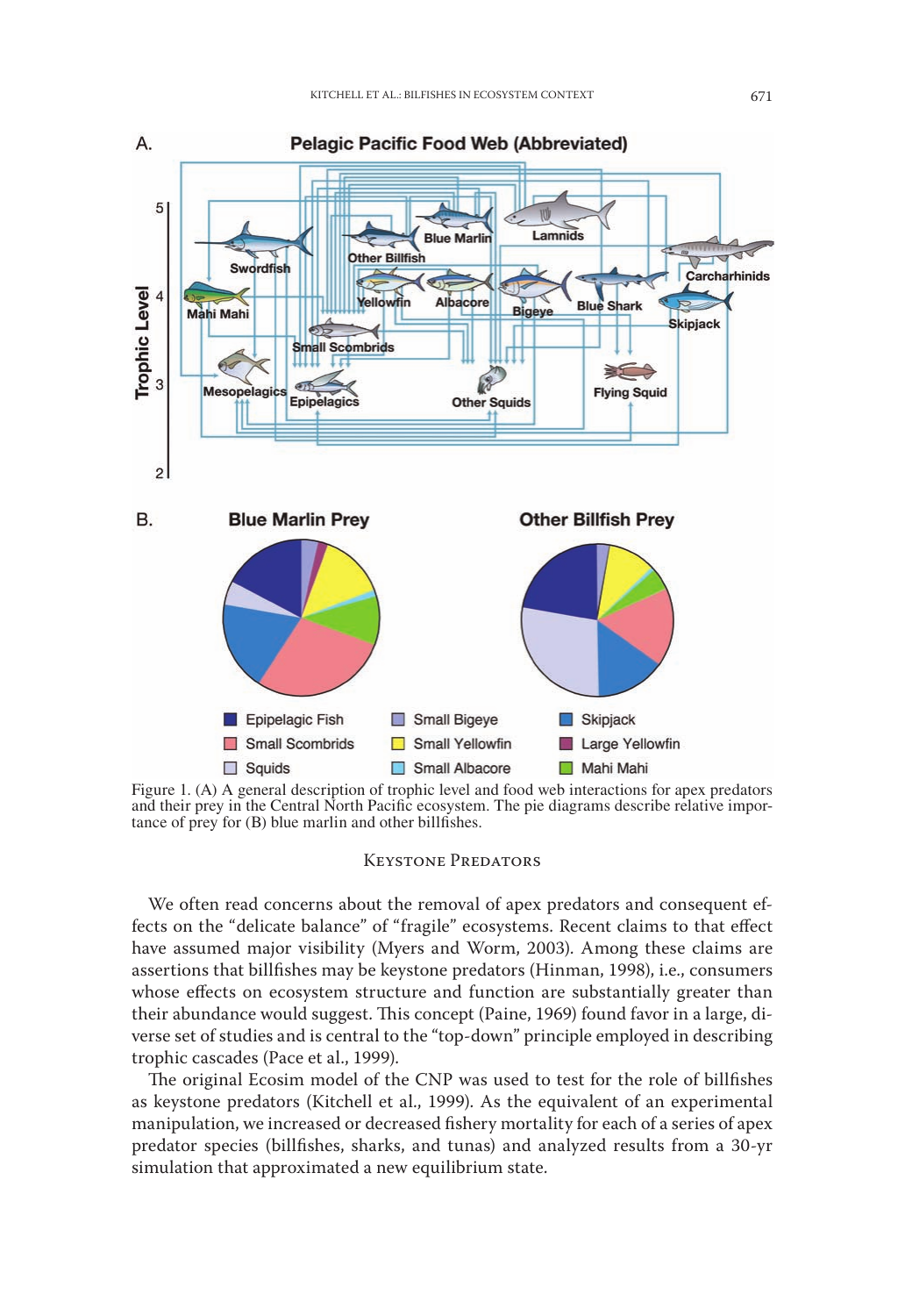Removal of sharks evoked a modest effect with long lag periods representative of their life history characteristics (Schindler et al., 2002). Removal of billfishes evoked a more modest and more rapid response, but with little effect on food web structure. Removal of yellowfin tuna (*Thunnus albacares* Bonnaterre, 1788) produced a rapid and substantial effect—a widespread change in trophic structure owing to their role as both predator and prey (Essington et al., 2002). Removing all forms of fishery mortality (longline, purse seine, troll, pole and line, and drift net fisheries) produced the most dramatic effects. Predators (billfishes, sharks, and tunas) increased and their prey decreased. Tunas increased by about 2 to 3-fold and sharks increased by about 3 to 4-fold. The magnitude of these responses were more modest and certainly not in accord with the 90% depletion of all apex predators argued by Myers and Worm (2003) but, in the case of tunas, more in keeping with the exploitation effects asserted by Hampton et al. (2005) and Polachek (2005).

The most dramatic response to removal of all fishing mortality was by blue marlin (*Makaira nigricans* Lacépède, 1802) which increased 8-fold within the 30-yr period. This owes primarily to the fact that marlin mortality due to by-catch by commercial fisheries had greatly reduced adult abundance (Cox et al., 2002b,c). In other words, removing the fisheries allowed blue marlin to recover to previous abundances. Removing fishery impacts on the community also had an amplifying effect on marlin recovery, as several other species initially recovered from fishing and then declined as their role as prey fueled a continued marlin rebound. This combination of direct and indirect effects is broadly apparent in analyses of many ecosystems (Walters et al., 2005). In this case, the role of keystone predator was obviously that of the fisheries. As a test of that assertion, fishery mortality for the CNP model was doubled to represent the equivalent of current effort in the Gulf of Mexico. Comparison of species composition for catches in the latter demonstrate further reduction of apex predators accompanied by substantial increase in smaller tunas and fishes of lower trophic levels (e.g., mahi mahi) which confirms the widespread effect of increased fishery mortality (Kitchell et al., 1999).

#### Ecological Economics

As stated above, the economic importance of angling for billfishes substantially exceeds their ecological role as predators. Mortality rates associated with recreational catches remain a subject of debate (Kitchell et al., 2004), but they are certainly less than those derived from by-catch in commercial fisheries which account for more than 90% of fishery mortality for marlin species (The Billfish Foundation, http:// www.billfish.org). The recent petition for listing of Atlantic white marlin, *Tetrapturus albidus* Poey, 1860 (Federal Register, 2001) as an endangered species derives from evidence that the current population is at about 7% of pre-fishery abundance. If the white marlin is listed by the US Endangered Species Act, an ironic situation develops. Virtually no landings will be allowed in the US. In fact, the US fleet comprises about 5% of total longline effort and any assessment of stock status must come from reporting by other national fleets. Their governments would have lessened or little incentive to participate in our restrictive actions or the data sharing they require. Thus, enacting the ESA will likely cause us to know even less about the status of this species. Blue marlin in the CNP are estimated by Cox et al. (2002b,c) to be at 15%–20% of virgin stock abundance. We can imagine a similar ESA-listing effort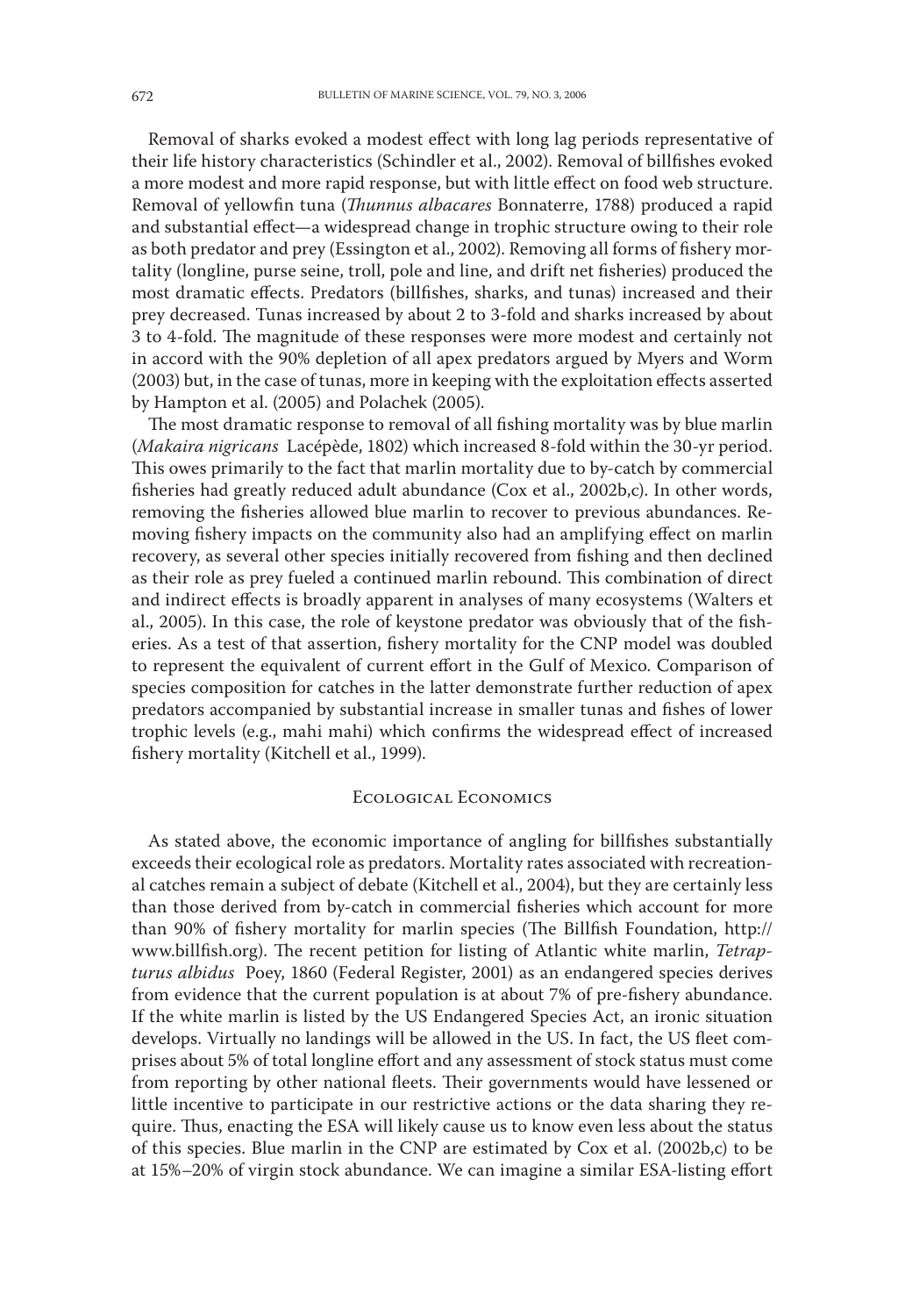directed toward their protection and, unfortunately, a similar increase in our lack of knowledge.

Conservation organizations such as The Billfish Foundation are among the leaders in promoting catch-release as a protective measure. While a growing practice among recreational anglers, its effects are relatively modest compared to the mortality imposed by by-catch in commercial fisheries. We can, however, imagine the development of international cooperation in reducing marlin mortality through changes in gear that might reduce marlin by-catch and be enacted for all longline fleets. This could prove to have strong economic benefits expressed through the positive feedback of higher marlin survival rates and increased recreational catch rates that would follow.

The most recent modification of a CNP model was developed by Cox et al. (2002b, c) and differs from previous modeling efforts in that it was based on stock assessment analyses including all fisheries, then calibrated by the ability of the model to reconstruct trajectories from pre-fishery abundances for major species to those of the present. In other words, the model was evaluated through its ability to recover the past. This process is the preferred method for reconstructing pre-fishery abundances and providing parameter values that account for changes in trophic interactions (Walters and Martell, 2004). The fit to blue marlin abundance changes over a 50-yr period was particularly good, providing some confidence in its potential for simulating the future. We used that model to simulate both ecological changes and economic benefits as outcomes of a change in methods practiced by fisheries in the CNP.

Boggs (1992) studied catch rates on each hook deployed in fishing practices representative of longline gear in CNP waters. More than half of all marlin were caught on the two hooks nearest the floats, (i.e., those that are most likely to fish in nearsurface waters) of a standard 13-hook "basket" between the floats. If those hooks were removed, or more practically, fished at greater depth, marlin mortality could be reduced by roughly half. We developed a simulation that represented those changes by expanding the economic benefits (in present dollars) derived from studies of chartered recreational fisheries (O'Malley and Glazier, 2003), estimating angling effort responses from a model developed by Cox et al. (2002a) and simulated effects by assuming a 54% decrease in marlin catch rates (Boggs, 1992) extended over a 30-yr period. A key assumption in all this is that all fishes and fisheries are mobile and interacting in a well-mixed system referred to as the CNP.

Highlights of the results were:

- Blue marlin abundance approximately tripled over the 30-yr period following changes in fishing practices.
- Abundance of "other billfishes" increased by 1.8×. In the CNP model, this group is an aggregate of smaller billfish species, but dominated by striped marlin, *Tetrapturus audax* (Philippi, 1887).
- Angling effort doubled as a result of increased catch rates.
- Economic benefits to the Hawaii-based recreational fishery increased by 280 million dollars. We have no estimates for recreational fisheries based elsewhere in the CNP.
- As a result of greater marlin predation on valuable tuna species, major economic losses occurred in the commercial section. For the entire CNP, those were estimated at 1.7 billion dollars.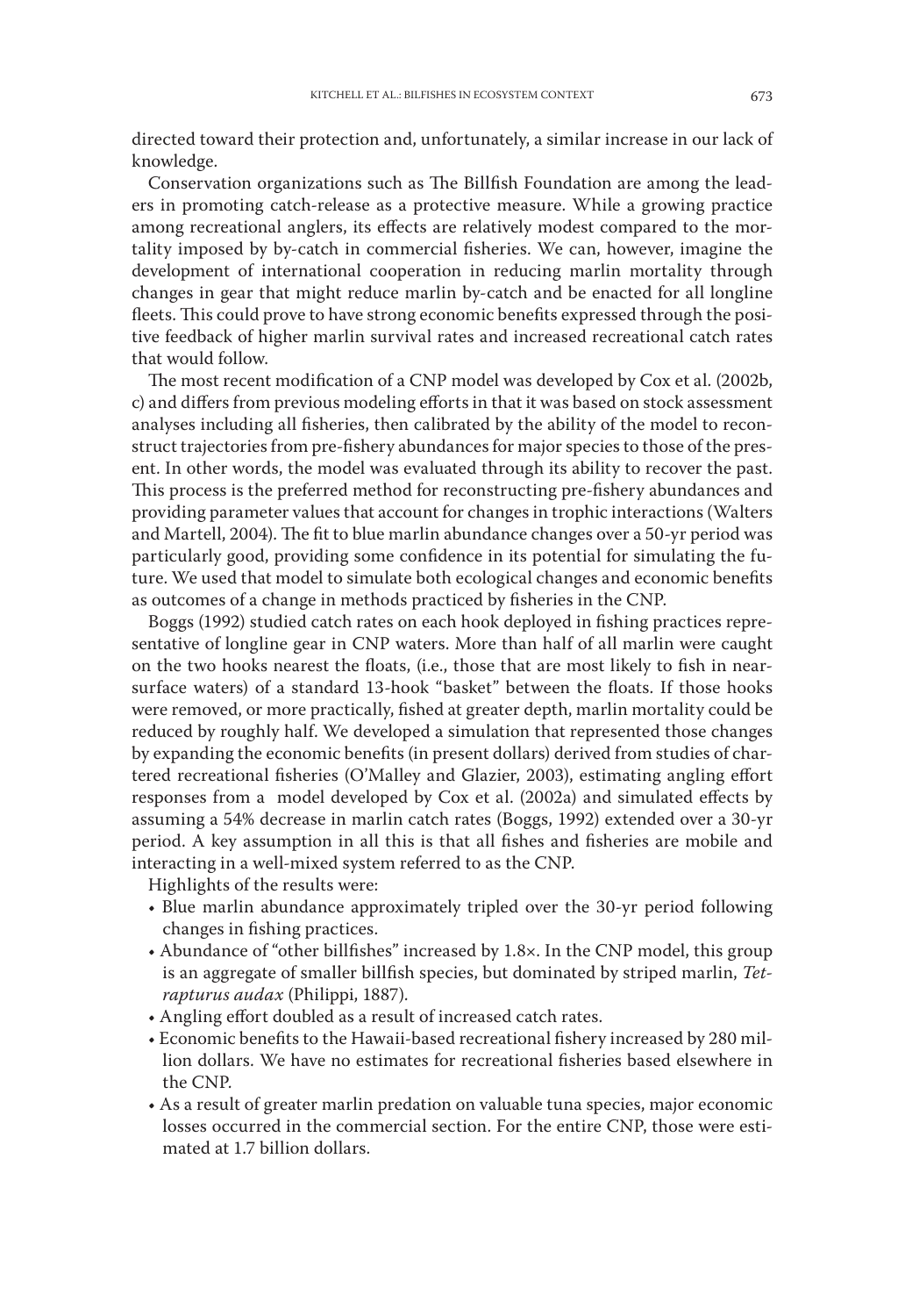• In general, if shallow hooks were removed or fished at greater depth, food web effects were modest compared to those owing to changes in marlin catch rates.

Clearly, conservation approaches focused on reducing marlin mortality can have profound economic and ecological effects. Making economic forecasts over a 30-yr period is certainly questionable, as is the assumption of a durable, widespread change in fishing practices. Nevertheless, there is obvious potential for tradeoffs between local benefits and larger scale losses owing to the food web effects of higher marlin survival rates. The benefits are scaled in dollars while most of the losses should be scaled in yen or yuan. In this case, we can have more confidence in the ecological forecasts owing to changes in billfish abundance because we know that juvenile tunas are both a major prey of marlin and a valuable resource as adults. Expansions such as this are limited by our knowledge of local or large-scale movement and abundance patterns for both billfishes and tunas. This is a clear call for more research effort in this area.

#### Collateral Damage

Conservation efforts for billfishes correspond with similar efforts to protect pelagic sharks, sea birds, and sea turtles. Management actions intended to reduce mortality rates for one group can produce benefit or debit for another. The CNP model was used to evaluate the trade-offs that might develop in two case studies—one for sharks and the other for sea turtles.

Prior to about 1990, most pelagic fisheries treated sharks as by-catch; they were discarded and released which caused relatively low mortality rates (He and Laurs, 1998). In the 1990s, development of shark fin markets raised that mortality rate so that > 80% of sharks caught were killed (WPFMC, 1998; Camhi, 1999). In response to growing concern over shark conservation, some countries (e.g., US and Australia) enacted legislative limitations on landings of shark fin. This type of legislation will probably produce a significant reduction in mortality rates for coastal sharks from the EEZ of countries that limit shark landings. However, there will be a much more modest reduction in mortality rates for pelagic sharks taken in longline gear because Asian fleets dominate these fisheries in the international waters of all of the world's oceans and many markets remain for shark fins.

In a second evaluation of the role of sharks as apex predators, Kitchell et al. (2002) attempted three model manipulations: (A) Reconstruction of shark diets as they might have been before longline fisheries developed (another keystone predator test), (B) Closure of all longline fishing in the CNP, and (C) Two-fold increase in CNP longline fishing. Some general conclusions of this effort were:

- Sharks are neither keystone predators nor strong competitors with tunas and billfishes (Essington et al., 2002). Owing to shark life history characteristics (Musick, 1999), fisheries can have profound, negative effects on their populations.
- Cannibalism among sharks bears further evaluation as a component of natural mortality rates.
- Predation on billfishes by large, piscivorous sharks has declined due to the advent of longline fisheries.

Sea turtle conservation has recently surged to the forefront of complex policy issues in the CNP. Loggerhead *Caretta caretta* (Linnaeus, 1758) and leatherback *Dermochelys coriacea* (Vandelli, 1761) turtles are listed as endangered species in the US and both are taken as by-catch by longline fisheries. Recent court actions have alter-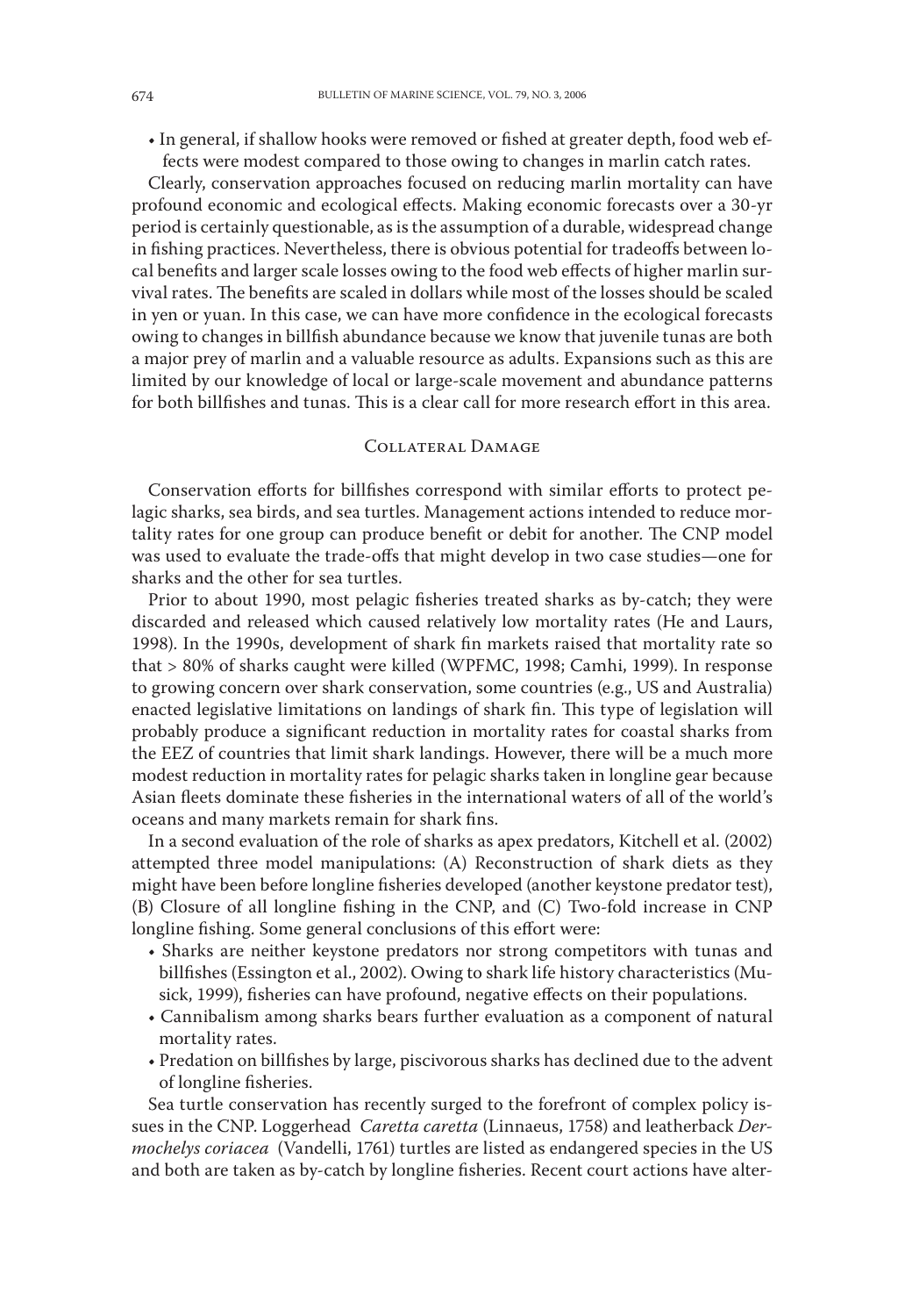nately closed, then re-opened some waters of the CNP as US-based longliners are directly affected by suits intended to conserve turtles (US Dept. Commerce, 1999, 2004). Asian fleets are not affected by the US ESA; hence, management actions apply to only about 5% of the longline fishery effort in international waters. On the other hand, a new international body commonly referred to as the Western and Central Pacific Fishery Commission (Commission for the Conservation and Management of Highly Migratory Fish Stocks in the Western and Central Pacific Ocean) is developing to facilitate collective data sharing and management of high seas fisheries throughout the Pacific. Thus, the institutional structure is in place for evaluating possible and collective conservation efforts.

Billfish conservation organizations such as TBF actively promote use of circle hooks in recreational fisheries because post-release mortality rates are substantially lower than those from other hook types (Domeier et al., 2003; Horodysky and Graves, 2005). In addition, results from the Atlantic (Watson et al., 2005) and similar results from the Pacific (Boggs, 2004, Largacha et al., 2005) reveal that changes in longline hook types may effect major reductions in sea turtle by-catch. If the traditional "J" hook or the similar Japanese or "tuna-style" hook were replaced by large (size 18/0) circle hooks and a change in baiting practices, sea turtle by-catch could be reduced by as much as 90%. Voices for sea turtle conservation call for a mandatory conversion to circle hooks by all U.S. longline fleets and the tenor of demand is rising in the international forum. Unlike many recreational fisheries, captured fishes are typically retained by commercial fisheries. Thus, the proposed change in gear raises questions about catchability of targeted fishes, effects on their abundances, and consequent effects on trophic interactions.

Kaplan (2004) used the Cox et al. (2002 a,b) model to construct simulations of a CNP-wide conversion to circle hooks. There are many hook comparison studies in recreational fisheries (Prince et al., 2002) and a series of recent and ongoing largescale experiments with alternative hook types and/or baits (Watson et al., 2005, Gilson et al., 2006). At the time of Kaplan's work, there were very few published and thorough documentations of effects of hook types on catch rates for target and other species taken in commercial longline fisheries, with one important exception. Hoey (1996) compared catch rates from circle hooks versus traditional tuna-style hooks for 352 longline sets in the Gulf of Mexico. Catch rates on traditional hooks were 25.5 fish per set while those for circle hooks were 32.9 fish per set. In other words, circle hooks catch about 30% more fish. If the current fishing effort is maintained and all catch retained over a 30-yr period, the increased mortality rates cause major changes for species that are directly affected and for potential indirect effects expressed in food web structure. In general, nearly all apex predators declined in response to the higher catch rates of circle hooks, but there were differences from the simple expectation based on 30% greater catch rates. Major changes reported by Kaplan are as follows:

- Abundances declined for blue marlin (−50%), bigeye tuna (−40%), large, piscivorous sharks (−40%), and other billfishes (−33%) owing to the higher catch rates of circle hooks.
- Abundance increased modestly for yellowfin tuna (+12%) and juvenile blue sharks (+15%) due to changes in food web interactions. Mortality rates for yellowfin tuna and juvenile blue sharks declined due to reduction of their predators.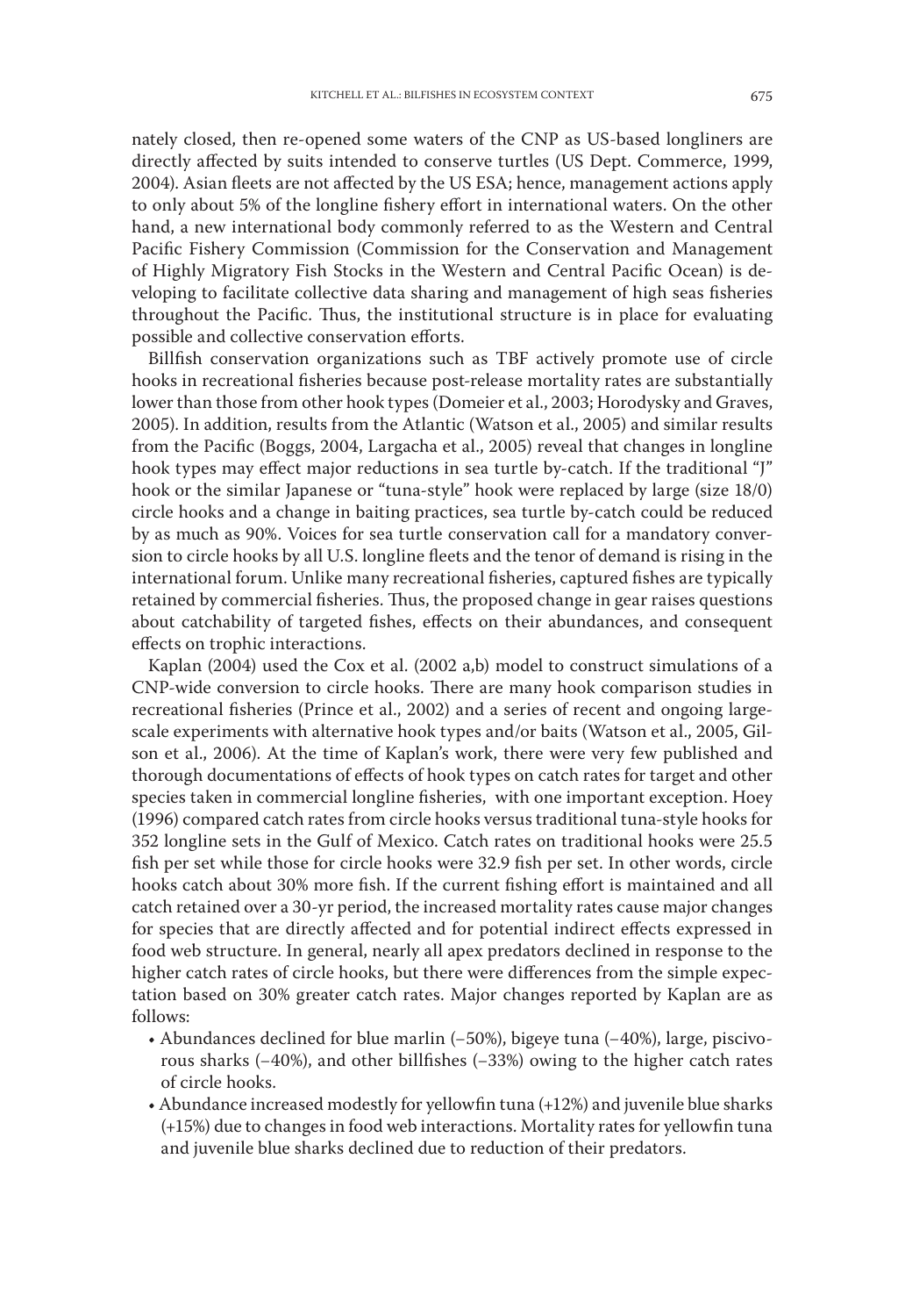Kaplan also simulated the effects of catch-release for billfishes if required in commercial fisheries and estimated a post-release survival rate of about 50%. For traditional tuna-style hooks, the results were similar to those approximated in the Kitchell et al. (2004) study, blue marlin increased by 2.7-fold, other billfishes by 1.8-fold, and there were modest decreases in yellowfin tuna. If circle hooks were mandated and all marlin released, responses were similar for blue marlin (2.4-fold increase) and other billfishes (1.7-fold increase), but the responses of other species were more akin to those reported for universal use of circle hooks without billfish release. Some reduction in yellowfin tuna, a primary prey of marlin, was the only, but modest, exception.

If the catch-release focus were on sharks instead of billfishes and shark post-release survival rates were as reported (about 73%; Kaplan 2004), then all adult shark populations increased by 1.5–2.7 times. Billfish populations declined even more substantially owing to the joint effects of higher catch rates on circle hooks and enhanced predation by an increased population of their predators, the large sharks. If both sharks and billfishes were released, tuna populations were further reduced owing to circle hook effects coupled with enhanced predator populations. Again, shark effects reduced billfish abundance increases, but only modestly; blue marlin increased by 2.2-fold and other billfishes by 1.5-fold.

The central message from this pioneering simulation study is that changes in fishery practices intended to promote survival of sea turtles may create a substantial and negative effect on many other species. Those representing new catch-release practices for billfishes and/or sharks can have similarly profound effects among the commercially valuable tuna species. Alternative modeling approaches may differ to varying degrees and applications to other billfishes may require more specific data such as that derived from studies of white marlin mortality owing to recreational fisheries (Horodysky and Graves, 2005), but the central assumptions about trophic interactions are probably appropriate. Conducting field trials as a set of experimental fishery ventures would require decades before unequivocal results were apparent. In this case, the modeling results clearly call for immediate and substantial increase in studies of hook type comparisons in the CNP. Longline fishing practices differ in other ecosystems and will likely produce very different results if circle hooks are widely adopted (Watson et al., 2005, Gilman et al., 2006). The key requisites are documentation of changes in catch rates for target species, catches of other species, and the models required to set those in the larger context of food web interactions.

#### SPATIAL DYNAMICS

The merits and debits of Marine Protected Areas (aka Marine Reserves) is a focus of increasing interest as one means for reducing large-scale effects of fishery exploitation and consequent changes in food web structure and ecosystem function (Micheli et al., 2004). While most of the effort to date has been directed to coastal systems, there are analogs in the proposals for time and area closures in protecting pelagic fishes (Goodyear 1999, 2003). Responses for individual species can be gauged by known dispersal rates, but the expression of those in a larger context is unexplored.

Martell et al. (2005) envisioned a large MPA for the CNP and used the Ecospace model to evaluate its effects. This effort employed the Cox et al. (2002a,b) model but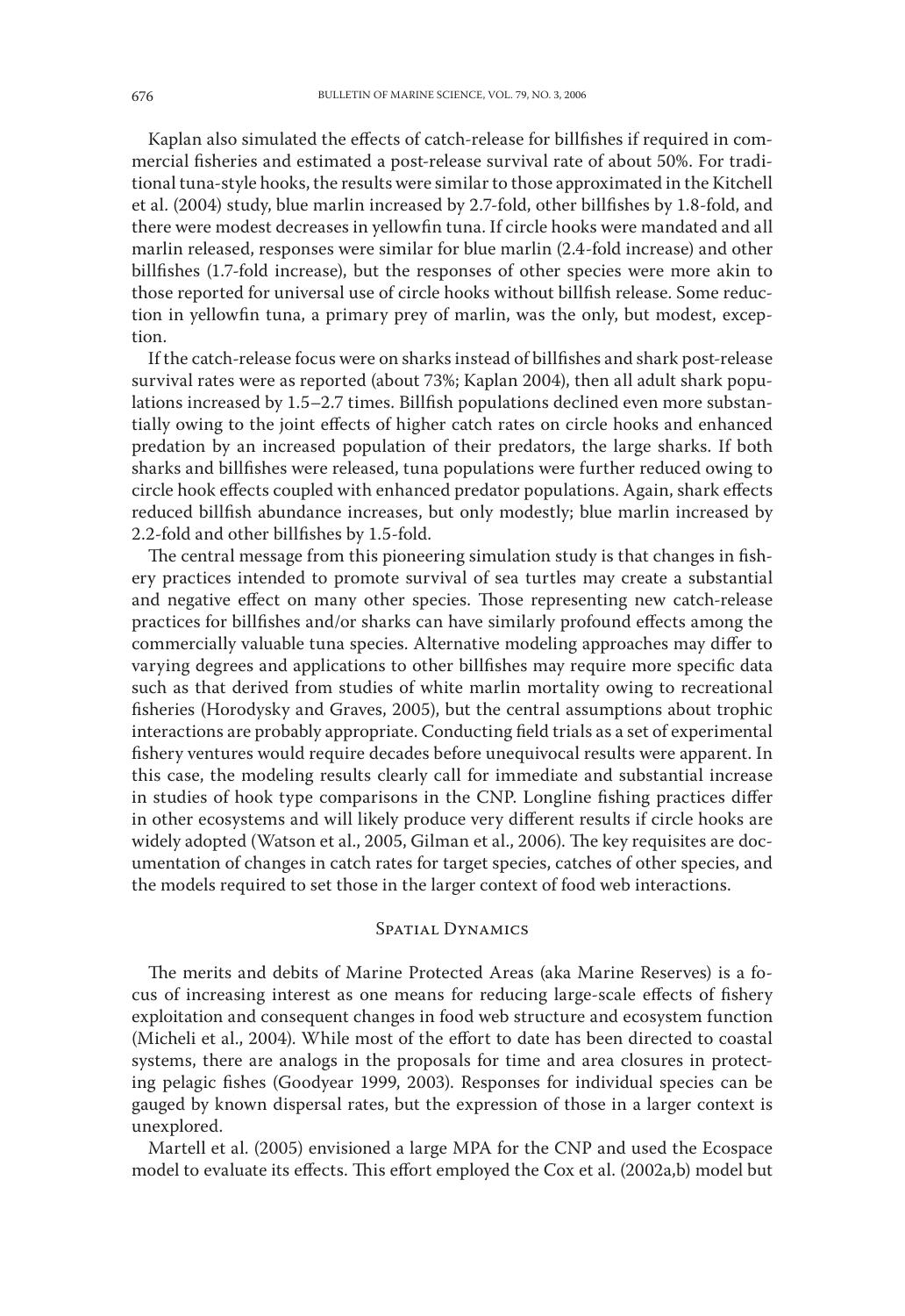with some important modifications. Fishing effort was assumed to increase at the present rates of growth for a simulated 50-yr period but was prohibited within the MPA. Migration rates were scaled by known swimming velocities for all adult apex predators and their juveniles. Both were treated as aggregate groups. Environmental variability effects and fish distribution responses were tested through two basic modeling approaches. One was based on the advection-diffusion approach which can account for behavioral changes in a gradient of productivity and consequent prey abundance (Lehodey et al., 1997). A second, novel approach was based on behavioral changes that might evoke if fish responded positively to increasing prey abundance, but negatively to higher predator abundance. This "fitness function" derives from extensive behavioral observations and experimental studies on predation risk conducted in a miscellany of ecological settings (Walters and Kitchell, 2001; Martell et al., 2005). In addition, Martell et al. (2005) used an effort response for fishing fleets as a response to abundance of the targeted fishes. Tests of the two distribution models were portrayed as outcomes for alternatives owing to productivity gradients, alternative current effects, and convergence-divergence zones.

One important contrast of results from the two distribution models is summarized in Figure 2. The advection-diffusion model predicts that both adult and juvenile abundances will generally increase in response to a productivity gradient. Juvenile fishes respond as expected. Adult fishes are the target of fisheries, increase in abundance within the MPA, and, as seen in many cases, fishing effort accumulates at the MPA boundaries. In this case, greater effort accumulates at the more productive edge of the MPA.

The role of trade-offs between access to prey and risk of predation is evident in results from the fitness function hypothesis. Adult fishes and fishing effort develop as in the advection-diffusion case, but juvenile distributions are very different. Within the MPA where predation risk is high, juvenile abundance is much reduced. Instead, maximum juvenile abundances occur outside the edges of the MPA with a greater accumulation evident in the region of higher productivity. As a result, we should expect substantial asymmetry in the food web effects exhibited within the MPA boundaries as compared with those outside its edges.

The fitness function employed in this case is a theoretical construct and a testable hypothesis. Although billfishes are not presented as separate groups in this analysis, two somewhat different results will appear for this group, especially for blue marlin. Because of high swimming velocities, there are more modest changes in relative abundance inside and outside the MPA. Adult billfishes are relatively less abundant than other apex predators inside the MPA because their predators, more slowly swimming large sharks, accumulate inside and predator avoidance behaviors cause greater dispersal rates for the rapidly swimming billfishes.

This analysis offers a very important message. If protection of pelagic fishes is the MPA goal, the area must be very large.

#### **DISCUSSION**

A search for keystone predators at the top of the CNP food web revealed that no single species is essential to ecosystem function. Diets broadly overlap and habitats are generally similar. By-catch of billfishes has generally reduced their abundance more than that observed for the targeted tuna species. Ecological compensatory re-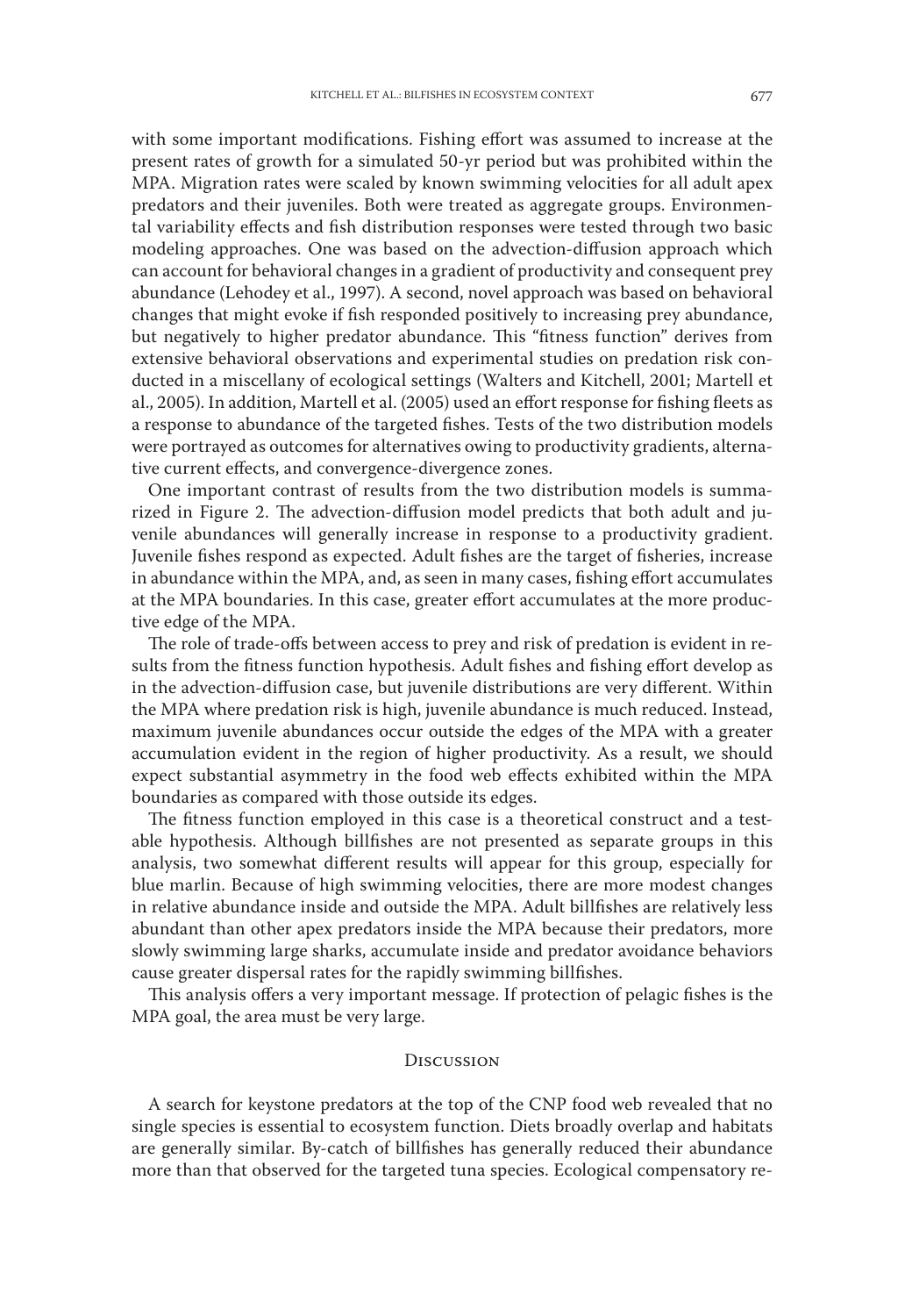

Figure 2. Responses of adult and juvenile apex predators and their fisheries in the Ecospace model of a Marine Protected Area represented within the Central North Pacific ecosystem. Two distribution models are presented:  $(A)$  the advection-diffusion model for behaviors in a gradient of prey abundance, and (B) the fitness function model where predator avoidance is balanced against prey abundance. Both panels are redrawn from Martell et al. (2005).

sponses are to be expected for this subset of the apex predator guild. Thus, conservation efforts directed toward billfishes have some important justification at the ecosystem scale because they are indicators of the intensity of fishery exploitation with consequent potential changes in food web dynamics and because recreational fisheries for billfishes offer major economic benefits. Billfishes prey on tunas, hence there are economic trade-offs to be considered as billfish populations are altered through management efforts. In addition, of course, these species are magnificent expressions of the evolutionary process and as such deserve attention as important expressions of biodiversity in pelagic systems (Holland, 2003).

Ecological compensation has developed among this set of species (Cox et al., 2002a,b). As predator populations are reduced through exploitation, their prey should increase. The potential magnitude of those responses is one of the major motivations for using ecosystem-scale models. Myers and Worm (2003) assert that increases in catch per effort of small billfishes and smaller tuna species are due to reductions of their predators and competitors as larger billfish (especially blue marlin) and larger tunas were reduced by fisheries. Ward et al. (2005) reported similar results based on comparison of catch rates for early and recent longline fisheries near Hawaii. Changes in fishery targeting practices, improvements in fishery methods, and debate about interpreting catch rate data confound those analyses (Walters, 2003), but the basic ecological expectations are appropriate and are widely expressed in our efforts at modeling these interactions.

Unanticipated effects on billfish populations can derive from conservation efforts directed toward reductions in sea turtle mortality and adopted through modification of longline gear. While there are compelling reasons to encourage use of circle hooks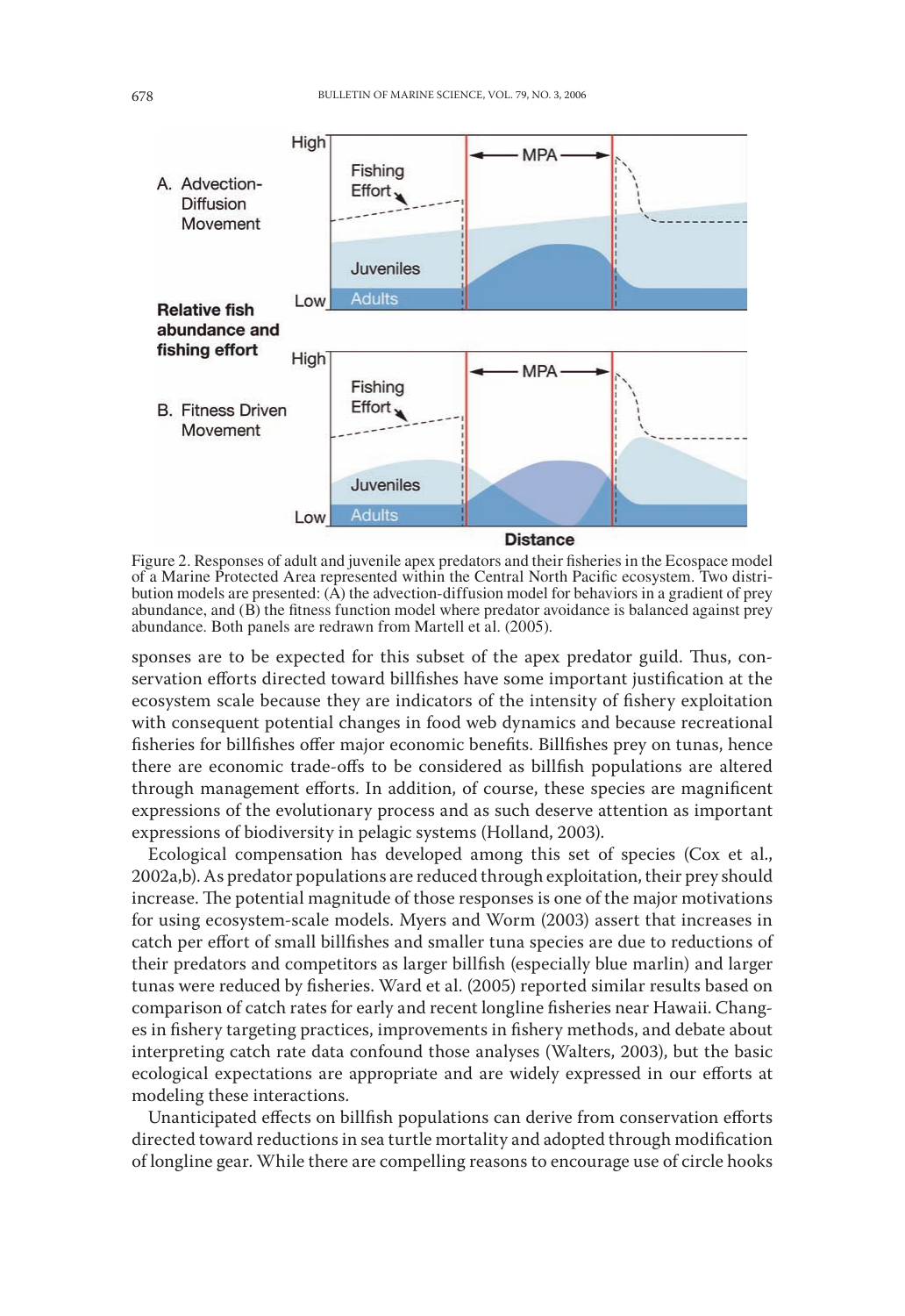in recreational fisheries, a mandated switch to circle hooks by commercial fisheries can effect major changes in food web structure with strong, negative impact on billfish populations and those of other target species (Gilman et al., 2006).

Time and area closures designed to protect pelagic stocks can have strong local effects, but may be of lesser value in protecting the highly mobile pelagic billfishes. Marine protected areas must be very large and their effectiveness may be modified by important behavioral responses that create strong gradients of predator and prey abundance.

Few, if any, of the modeling results presented above could be exclusively and properly represented through either experimental studies or data analyses. Experimental studies would require scales of endeavor beyond the capacity of current institutions. Retrospective data analyses are confounded because of changes in both targeting behavior and fishery technologies employed in the past. Those are interactive in time and space. Thus, the modeling approach offers a means for considering both as drivers of ecological change in complex food webs.

Our modeling approach also reveals specific areas where targeted experimental assessments may be of greatest value in improving our understanding, especially as focused on billfishes. For example:

- Comparison of data about large-scale differences in fishing effort can help reveal more about the suite of ecological changes evoked by increased mortality of apex predators. In this case, analysts must seek ways to remove bias induced by changes in fishery efficiency and targeting.
- A straightforward comparison of site-specific early data on billfish diets with those evidenced since fishing has increased would be instructive in helping assess food web changes from the view of the predator.
- More studies of catch rates as a function of hook type are clearly of value. Mortality rates associated with catch-release practices are essential, both for recreational and commercial fisheries.
- Archival tags offer the benefit of revealing habitat use as defined by the fish, not by the fishery. These can provide major insights at all scales.
- Two modeling methods are currently employed in evaluating large-scale distributional dynamics. Advection-diffusion models offer a means for evaluating tagrecapture evidence while the fitness function approach makes a strong case for considering the risk of predation in migratory behaviors and distribution. The latter is a novel and important hypothesis that needs to be tested for billfishes and/or other apex predators through creative approaches at both the local and larger spatial scales.

Our models are focused on a single conceptual approach embodied in the structure and assumptions of the Ecopath-Ecosim-Ecospace series. This method has the merit of widespread use and endorsement by a recent review (NRC, 2006), but the debit of important assumptions that can and should be challenged. Other approaches may have the merit of independence and, therefore, a means for testing alternative hypotheses. We close by inviting additional effort in the modeling arena.

#### **ACKNOWLEDGMENTS**

We thank our colleagues at the NOAA Fisheries Honolulu Laboratory for their continuing aid and counsel in these efforts. The models developed above owe in part to efforts by X.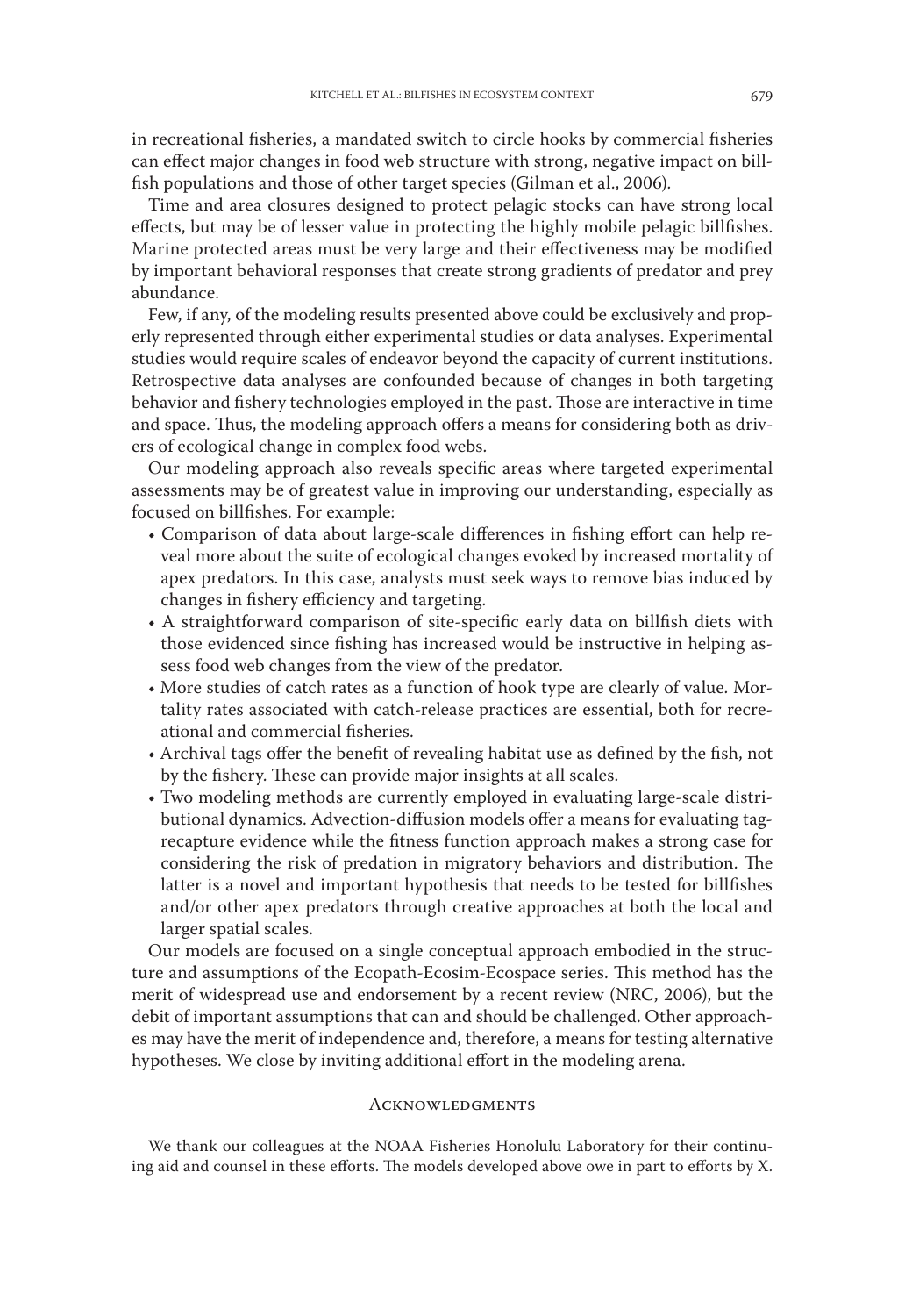He, S. Cox, D. Schindler, V. Christensen, and R. Ahrens. This effort was primarily supported through grants to JFK and TES from the Biological Oceanography Program of the US National Science Foundation.

### LITERATURE CITED

- Boggs, C. H. 1992. Depth capture time, and hooked longevity of longline-caught pelagic fish; timing bites of fish with chips. Fish. Bull. 90: 642–658.
	- \_\_\_\_\_\_\_\_\_\_\_. 2004. Hawaii fishing experiments to reduce pelagic longline by-catch of sea turtles. Pages 121–138 *in* K. J. Long and B. A. Schroeder, eds. Proc. Int. Technical Expert Workshop on Marine Turtle By-catch in Longline Fisheries. U.S. Dep. Commerce, NOAA Technical Memorandum NMFS-F/OPR-26, 189 p.
- Browman, H. I. and K. J. Stergiou. 2004. Perspectives on ecosystem-based approaches to the management of marine resources. Mar. Ecol. Prog. Ser. 274: 269–303.
- Coleman, F. C., W. F. Figueira, J. S. Ueland, and L. B. Crowder. 2004. The impact of United States recreational fisheries on marine fish populations. Science 305: 1958–1960.
- Cox, S. P., T. D. Beard, and C. J. Walters. 2002a. Harvest control in open-access sport fisheries: hot rod or asleep at the reel. Bull. Mar. Sci. 70: 749–761.
	- \_\_\_\_\_\_\_\_, T. E. Essington, J. F. Kitchell, S. J. D. Martell, C. J. Walters, C. H. Boggs, and I. Kaplan. 2002b. Reconstructing ecosystem dynamics in the central Pacific Ocean, 1952–1998: II. a preliminary assessment of the trophic impacts of fishing and effects on tuna dynamics. Can. J. Fish. Aquat. Sci. 59: 1736–1747.
	- , S. J. D. Martell, C. J. Walters, T. E. Essington, J. F. Kitchell, C. H. Boggs, and I. Kaplan. 2002c. Reconstructing ecosystem dynamics in the central Pacific Ocean, 1952–1998: I. Estimating population biomass and recruitment of tunas and billfishes. Can. J. Fish. Aquat. Sci. 59: 1724–1735.
- Camhi, M. 1999. Sharks on the line II: an analysis of Pacific state shark fisheries. Living Oceans Program, National Audubon Society. Islip. 115 p.
- Christensen, V., C. J. Walters, and D. Pauly. 2000. Ecopath with Ecosim: A User's Guide, October 2000 Edition. Fisheries Centre, Univ. British Columbia, Vancouver, Research Report Series, and ICLARM, Panang, Malaysia. 130 p.
- Ditton, R. B. and J. R. Stoll. 2003. Social and economic perspective on recreational billfish fisheries. Mar. Freshw. Res. 54: 545–554.
- Domeier, M. L., H. Dewar, and N. Nasby-Lucas. 2003. Mortality rate of striped marlin (*Tetrapturus audax*) caught with recreational tackle. Mar. Freshw. Res. 54: 435–445.
- Essington, T. E., D. E. Schindler, R. J. Olson, J. F. Kitchell, C. J. Boggs, and R. Hilborn. 2002. Alternative fisheries and the predation rate of yellowfin tuna (*Thunnus albacares*) in the eastern Pacific Ocean. Ecol. Appl. 12: 724–734.
- Falterman, B. and J. E. Graves. 2002. A preliminary comparison of the relative mortality and hooking efficiency of circle and straight shank ("J") hooks used in the pelagic longline industry. Am. Fish. Soc. Symp. 30: 80–87
- Federal Register. 2001. Proposed Rules, Department of Commerce, Atlantic Highly Migratory Species: Monitoring of Recreational Landings. 66: 66386–66390.
- Gilman, E., E. Zollett, S. Beverly, H. Nakano, K. Davis, D. Shiode, P. Dalzell, and I. Kinan. 2006. Reducing sea turtle by-catch in pelagic longline fisheries. Fish Fish. 7: 2–23.
- Goodyear, C. P. 1999. An analysis of the possible utility of time-area closures to minimize billfish by-catch by U. S. pelagic longlines. Fishery. Bull. 97: 243–255.

\_\_\_\_\_\_\_\_\_\_\_\_\_. 2003. Spatio-temporal distribution of longline catch per unit effort, sea surface temperature and Atlantic marlin. Mar. Freshw. Res. 54: 409–417.

- Hampton, J., J. R. Sibert, P. Kleiber, M. N. Maunder, and S. J. Harley. 2005. Decline of Pacific tuna populations exaggerated? Nature 434: E1–E2.
- Hinke, J. T., I. C. Kaplan, K. Aydin, G. M. Watters, R. J. Olson, and J. F. Kitchell. 2004. Visualizing the food-web effects of fishing for tunas in the Pacific Ocean. Ecol. and Soc. (formerly Conserv. Ecol.) 9: 10.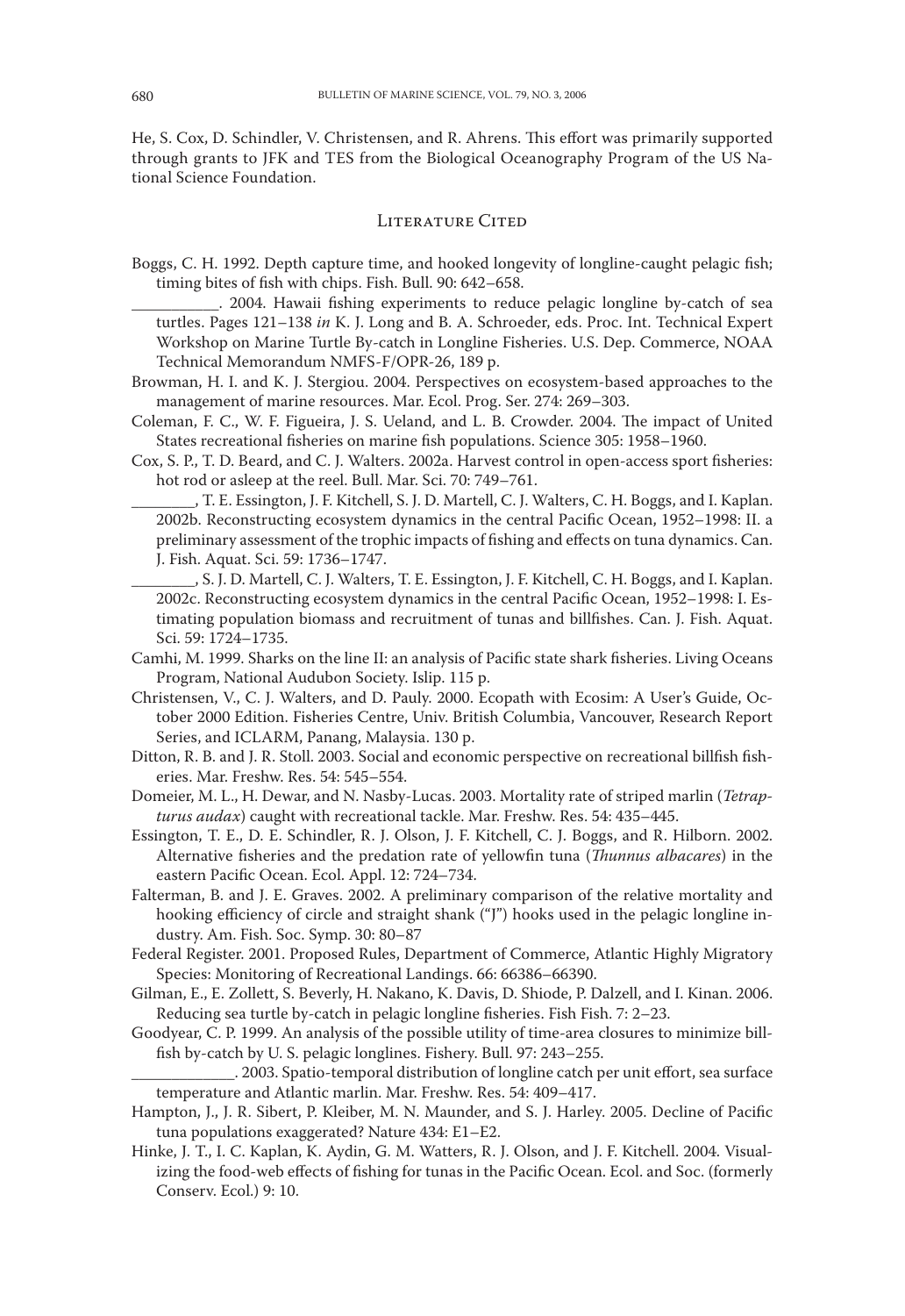- Hinman, K. 1998. Ocean Roulette: Conserving Swordfish, Sharks and Other Threatened Pelagic Fish in Longline-Infested Waters. National Coalition for Marine Conservation, Leesburg, VA. February 1998. 11 p.
- Hoey, J. 1996. By-catch in the western Atlantic pelagic longline fisheries. Pages 193–203 *in* Solving by-catch: considerations for today and tomorrow. Alaska Sea Grant College Program Report No. 96-03. Univ. of Alaska, Fairbanks.
- Holland, K. N. 2003. A perspective on billfish biological research and recommendations for the future. Mar. Freshw. Res. 54: 343–347.
	- \_\_\_\_\_\_\_\_\_\_\_, R. B. Ditton, and A. R. Graefe. 1998. An ecotourism perspective on billfish fisheries. J. Sus. Tour. 6: 1–20.
- Horodysky, A. and J. Graves. 2005. Application of pop-up satellite archival tag technology to estimation of postrelease survival of white marlin (*Tetrapturus albidus*) caught on circle and straight-shank ("J") hooks in the western North Atlantic recreational fishery. Fish. Bull. 103: 84–96.
- Kaplan, I. C. 2004. Ecosystem Modeling of Marine Populations. Ph.D. Diss. (Limnology and Marine Sciences), University of Wisconsin-Madison. 156 p.
- Kitchell, J. F., C. H. Boggs, X. He, and C. J. Walters. 1999. Keystone predators in the Central Pacific. Pages 665–683 *in* Ecosystem Approaches for Fisheries Management. Univ. of Alaska Sea Grant. AL-SG-99-01, Fairbanks. 756 p.
	- \_\_\_\_\_\_\_\_\_\_\_, D. E. Schindler, R. Ogutu-Ohwayo, and P. M. Reinthal. 1997. The Nile perch in Lake Victoria: interactions between predation and fisheries. Ecol. Appl. 7: 653–664.
	- \_\_\_\_\_\_\_\_\_\_\_, T. E. Essington, C. H. Boggs, D. E. Schindler, and C. J. Walters. 2002. The role of sharks and longline fisheries in a pelagic ecosystem of the central Pacific. Ecosystems 5: 202–216.
	- , I. C. Kaplan, S. P. Cox, S. J. D. Martell, T. E. Essington, C. H. Boggs, and C. J. Walters. 2004. Ecological and economic components of alternative fishing methods to reduce by-catch of marlin in a tropical pelagic ecosystem. Bull. Mar. Sci. 74: 607–619.

\_\_\_\_\_\_\_\_\_\_\_, S. P. Cox, C. J. Harvey, T. B. Johnson, D. M. Mason, K. K. Schoen, K. Aydin, C. Bronte, M. Ebener, M. Hansen, M. Hoff, S. Schram, D. Schreiner, and C. J. Walters. 2000. Sustainability of the Lake Superior fish community: interactions in a food web context. Ecosystems 3: 545–560.

- Largacha, E., M. Parrales, L. Rendón, V. Velásquez, M. Orozco, and M. Hall. 2005. Working with the Ecuadorian fishing community to reduce the mortality of sea turtles in longlines: The first year, March 2004–March 2005. Western Pacific Regional Fishery Management Council. Available from: http://www.wpcouncil.org/protected.htm. Accessed 27 October 2006. 56 p.
- Lehodey, P., M. Bertignac, J. Hampton, A. Lewis, and J. Picaut. 1997. El Niño Southern Oscillation and tuna in the western Pacific. Nature 389: 715–718.
- Martell, S. J. D., T. Essington, B. Lessard, J. F. Kitchell, C. J. Walters, and C. H. Boggs. 2005. Interactions of productivity, predation risk and fishing effort in the efficacy of marine protected areas for the central Pacific. Can. J. Fish. Aquat. Sci. 62: 1320–1336.
- Micheli, F., B. Halpern, L. Botsford, and R. Warner. 2004. Trajectories and correlates of community change in no-take marine reserves. Ecol. Appl. 14: 1709–1723.
- Musick, J. A. 1999. Life in the Slow Lane: Ecology and Conservation of Long-Lived Marine Animals. Amer. Fish. Soc. Symp. 23. American Fisheries Society, Bethesda, Maryland. 300 p.
- Myers, R. A. and B. Worm. 2003. Rapid worldwide depletion of predatory fish communities. Nature 423: 280–283.
- NRC (National Research Council). 2006. Dynamic Changes in Marine Ecosystems: Fishing, Food Webs and Future Options. The National Academies Press, Washington, D. C. 153 p.
- Pace, M. L., J. J. Cole, S. R. Carpenter, and J. F. Kitchell. 1999. Trophic cascades revealed in diverse ecosystems. Trends Ecol. Evo. 14: 483–488.
- Paine, R. T. 1969. A note on trophic complexity and community stability. Amer. Nat. 103: 91–93.
- Pikitch, E., C. Santora, E. A. Babcock, A. Bakun, R. Bonfil, D. O. Conover, P. Dayton, P. Doukakis, D. Fluharty, B. Heneman, E. D. Houde, J. Link, P. A. Livingston, M. Mangel, M. K.